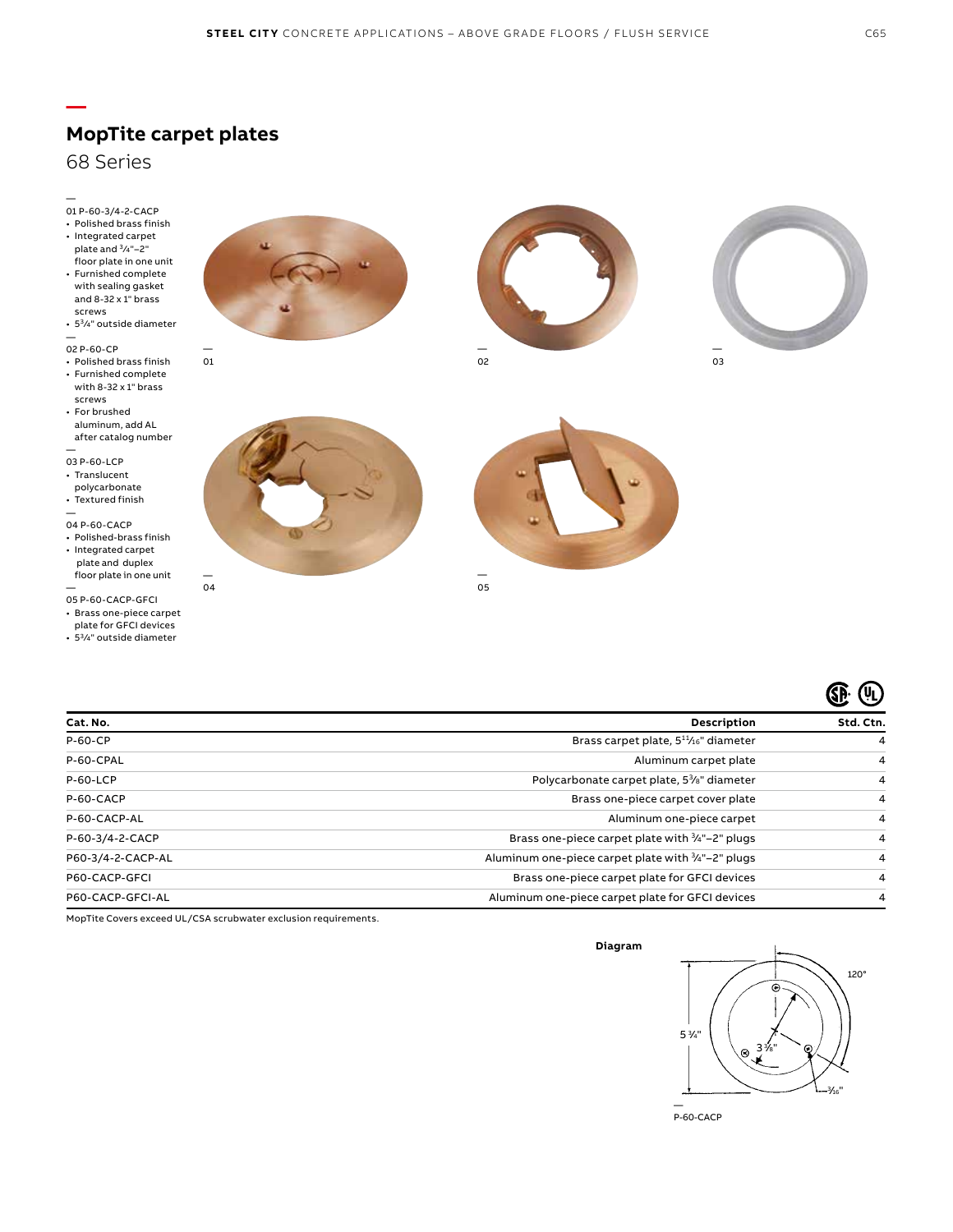**MopTite cover plates**

68 Series

#### **Features and benefits:**

- Polished finish
- Furnished complete with sealing gasket and 8-32 x  $\frac{7}{16}$ " screws
- 4" outside diameter

\* Also includes steel seating plate for receptacles

**Diagrams**



**P-60-1/2** 1 ⁄2" N.P.S. plug size



**P-60-2\*** 2" dia. plug size



**P-60-DR\*** Duplex liftlid



3/4" N.P.S. plug size



**P-60-2-5/8\*** 25 ⁄8" dia. plug size



Duplex 17⁄16" plugs





 $\infty$ 

**P-60-1/2-2\*** 1 ⁄2" & 2" dia. plug size



Hinged liftlids





**P-60-3/4-2\*** 1 ⁄2" & 2" dia. plug size



GFCI liftlid



| Diagram<br>4" |         |
|---------------|---------|
|               |         |
| $30^{\circ}$  | $3\%$ " |

| Cat. No.      | <b>Description</b>                                                   | Std. Ctn. |
|---------------|----------------------------------------------------------------------|-----------|
| $P-60-1/2$    | Brass cover plate <sup>1</sup> / <sub>2</sub> " NPS plug size        | 4         |
| $P-60-1/2-AL$ | Aluminum cover plate 1/2" NPS plug size                              | 4         |
| $P-60-3/4$    | Brass cover plate 3/4" NPS plug size                                 | 4         |
| P-60-3/4-AL   | Aluminum cover plate <sup>3</sup> / <sub>4</sub> " NPS plug size     | 4         |
| $P - 60 - 1$  | Brass cover plate 1" NPS plug size                                   | 4         |
| $P-60-1-AL$   | Aluminum cover plate 1" NPS plug size                                | 4         |
| $P-60-1-1/4$  | Brass cover plate $1\frac{1}{4}$ " NPS plug size                     | 4         |
| P-60-1-1/4-AL | Aluminum cover plate 1 <sup>1</sup> / <sub>4</sub> " NPS plug size   | 4         |
| $P-60-2$      | Brass cover plate 2" diameter plug size                              | 4         |
| P-60-2-AL     | Aluminum cover plate 2" diameter plug size                           | 4         |
| $P-60-2-5/8$  | Brass cover plate 2 <sup>5</sup> / <sub>8</sub> " diameter plug size | 4         |
| P-60-2-5/8-AL | Aluminum cover plate $2\frac{5}{8}$ " diameter plug size             | 4         |
| $P-60-1/2-2$  | Brass cover plate $\frac{1}{2}$ "-2" diameter plug size              | 4         |
| $P-60-3/4-2$  | Brass cover plate 3/4"-2" diameter plug size                         | 4         |
| P-60-3/4-2-AL | Aluminum cover plate 3/4"-2" diameter plug size                      | 4         |
| P-60-DR       | Brass cover with duplex lift lid                                     | 4         |
| $P-60-DS$     | Brass cover for duplex with individual lift lids                     | 4         |
| P-60-DS-AL    | Aluminum cover for duplex with individual lift lids                  | 4         |
| $P-60-DU$     | Brass cover plate with two 11/16" plugs for duplex                   | 4         |
| P-60-DU-AL    | Aluminum cover with two $1\frac{7}{16}$ " plugs for duplex           | 4         |
| P-60-GFCI     | Brass cover plate for GFCI devices                                   | 4         |
| P-60-GFCI-AL  | Aluminum cover plate for GFCI devices                                | 4         |

68P-FL or 68P-FL-AL required to attach cover plates to 68-P floor box. MopTite Covers exceed UL/CSA watertight requirements for 514A, 514C.

**—**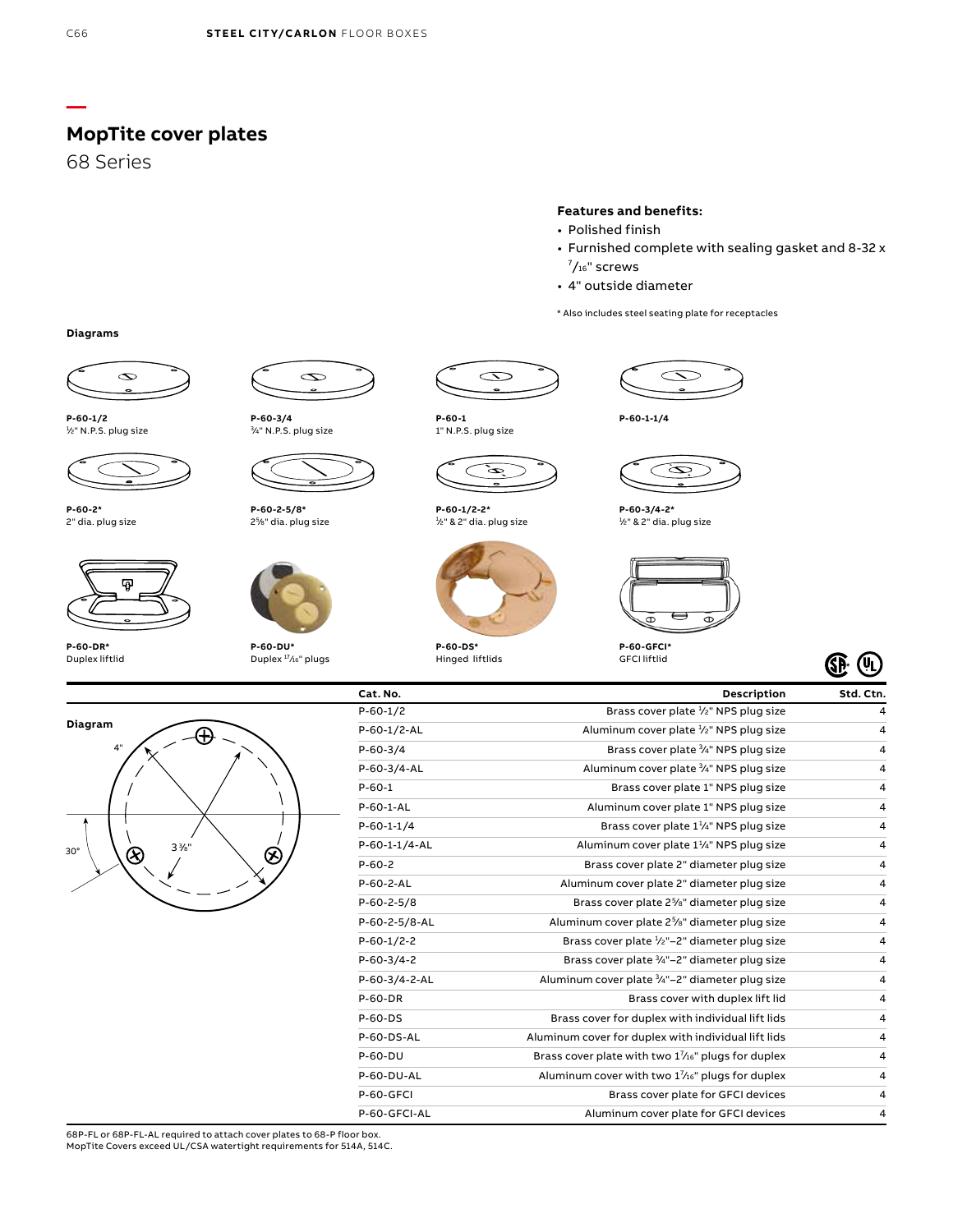# **Multiple-gang floor boxes for power and communications**

740 Series

**—**

The 740 Series line of stamped steel floor boxes are an extension of ABB's 640 and 840 series cast-iron floor boxes. The boxes provide flush service for power, communications and data. Multiple-gang boxes allow the user to place high-and low-voltage in a single floor box. The 740 series can be used for carpet or tile applications.

#### **Features and benefits:**

A

- Available in shallow (2<sup>5</sup>/8") and deep (3<sup>5</sup>/8") versions
- Available in one-, two- and three-gang versions
- **• Two- and three-gang boxes are supplied with customer-installed dividers**
- 16 ga. pre-galvanized steel construction
- Adjustable with four exterior leveling legs capable of 2" pre-pour adjustment and an interior leveling ring capable of  $1\frac{1}{4}$ " after-pour adjustment
- Made with a variety of KOs ranging from <sup>1</sup>/2" to 1<sup>1</sup>/4"
- Boxes utilize the 640P series metallic and nonmetallic floor box accessories with the unique one-step installation method

B

C

• Shipped with expendable steel cap to prevent ingress of concrete at installation



# $GP$   $($

**GP (4)** 

| Cat. No. | <b>Description</b>                                           | Std. Ctn. |
|----------|--------------------------------------------------------------|-----------|
| $741-S$  | Shallow one-gang steel floor box for concrete construction   |           |
| 742-S    | Shallow two-gang steel floor box for concrete construction   |           |
| 743-S    | Shallow three-gang steel floor box for concrete construction |           |
| 741-D    | Deep one-gang steel floor box for concrete construction      |           |
| 742-D    | Deep two-gang steel floor box for concrete construction      |           |
| 743-D    | Deep three-gang steel floor box for concrete construction    |           |

#### **— Engineering Data for 740 Series**

|           |                | Dimensions (in.) |           |                    | Adjustment (in.) |                   |                                       |                                   | Conduit KOs (in.)                         |
|-----------|----------------|------------------|-----------|--------------------|------------------|-------------------|---------------------------------------|-----------------------------------|-------------------------------------------|
| Cat. No.  | A              | в                | c         | <b>Before pour</b> | After pour       | Capacity per gang | <b>Sides</b>                          | Ends                              | <b>Bottom</b>                             |
| $741-S$   | 4              | $5^{1/2}$        | $2^{5}/8$ |                    | $1\frac{1}{2}$   | 29 cu. in.        | $(2) \frac{3}{4}$                     | $(2) \frac{1}{2}$                 | $(1)$ $\frac{1}{2}$ & $(1)$ $\frac{3}{4}$ |
| 742-S     | $7^{1/4}$      | $5^{1/2}$        | $2^{5}/8$ | 2                  | $1\frac{1}{2}$   | 26 cu. in.        | $(4) \frac{3}{4}$                     | $(2) \frac{1}{2}$                 | $(2)$ $\frac{1}{2}$ & $(2)$ $\frac{3}{4}$ |
| $743 - S$ | $10^{1/4}$     | $5^{1}/2$        | $2^{5}/8$ | $\overline{c}$     | $1\frac{1}{2}$   | 26 cu. in.        | $(6) \frac{3}{4}$                     | (2) <sup>1</sup> / <sub>2</sub>   | $(3) \frac{1}{2}$ & $(3) \frac{3}{4}$     |
| 741-D     | $\overline{4}$ | $5^{1}/2$        | $3^{5}/8$ | $\overline{c}$     | $1\frac{1}{2}$   | 48 cu. in.        | $(2) \frac{3}{4}$                     | (2) 1 <sup>1</sup> / <sub>4</sub> | $(1)$ $\frac{1}{2}$ & $(1)$ $\frac{3}{4}$ |
| 742-D     | $7^{1}/_{4}$   | $5^{1/2}$        | $3^{5}/8$ | $\overline{c}$     | $1\frac{1}{2}$   | 41 cu. in.        | $(2) \frac{1}{2}$ & $(2) \frac{3}{4}$ | (2) 1 <sup>1</sup> / <sub>4</sub> | $(2)$ $\frac{1}{2}$ & $(2)$ $\frac{3}{4}$ |
| 743-D     | $10^{1/4}$     | $5^{1}/2$        | $3^{5}/8$ | 2                  | $1\frac{1}{2}$   | 41 cu. in.        | $(3) \frac{1}{2}$ & $(3) \frac{3}{4}$ | (3) 1 <sup>1</sup> / <sub>4</sub> | $(3)$ $\frac{1}{2}$ & $(3)$ $\frac{3}{4}$ |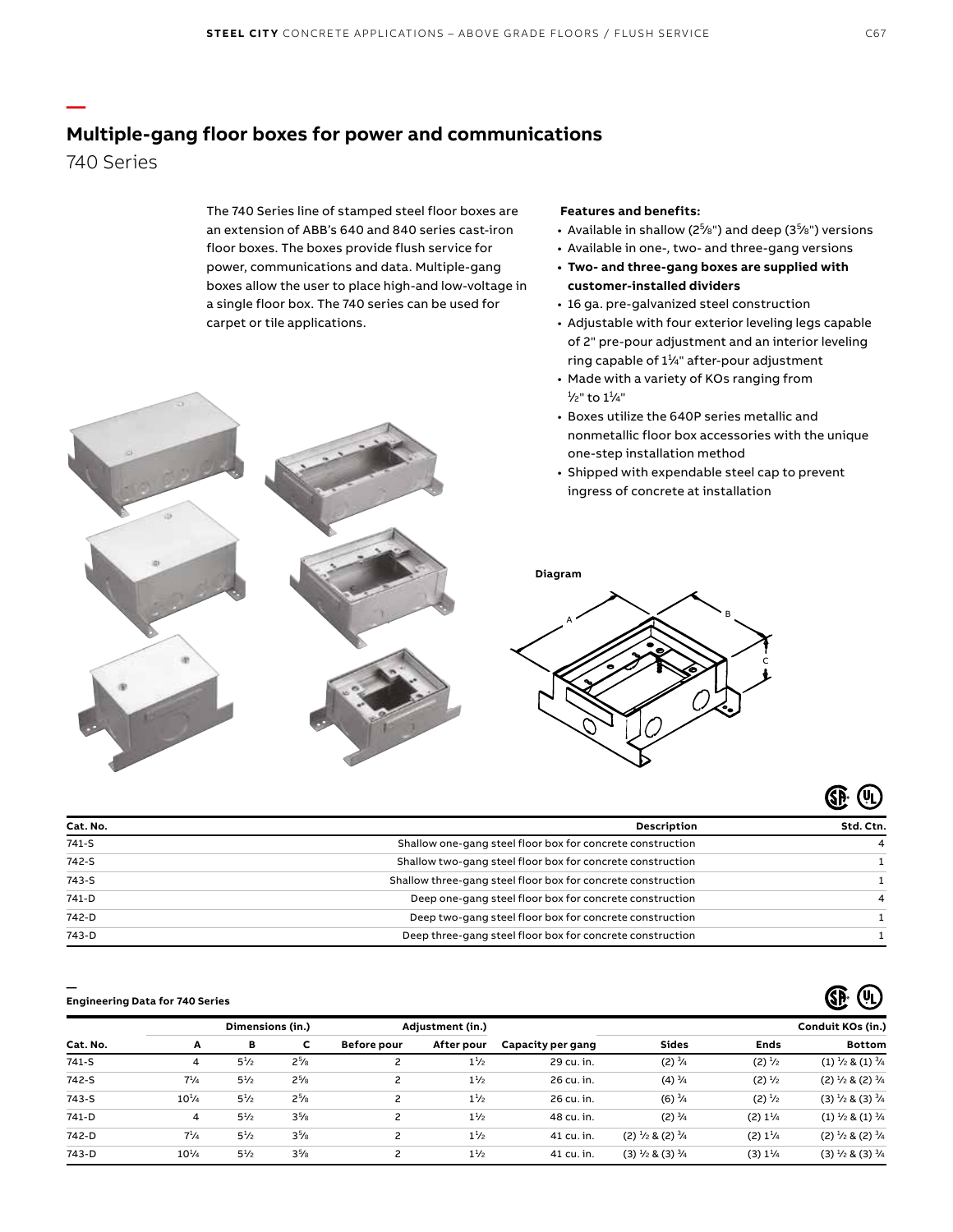**—**

# **MopTite cover plates**

740 Series



**Carpet activations for 740 Series**

| ٠<br>r.<br>₹<br>۰ | Ш<br>١r |
|-------------------|---------|
|-------------------|---------|

**—**

| Tile activations for 740 Series |  |
|---------------------------------|--|
|---------------------------------|--|

|              |                        |                   | Std. |
|--------------|------------------------|-------------------|------|
| Cat. No.     | Description            | <b>Finish</b>     | Ctn. |
| 641P-CACA    | One-gang carpet trim   | Aluminum          | 4    |
| 641P-CACB    | One-gang carpet trim   | <b>Brass</b>      | 4    |
| 641P-CAC-BGE | One-gang carpet trim   | Nonmetallic beige | 4    |
| 641P-CAC-BLK | One-gang carpet trim   | Nonmetallic black | 4    |
| 641P-CAC-GRY | One-gang carpet trim   | Nonmetallic grey  | 4    |
| 642P-CACA    | Two-gang carpet trim   | Aluminum          | 4    |
| 642P-CACB    | Two-gang carpet trim   | <b>Brass</b>      | 4    |
| 642P-CAC-BGE | Two-gang carpet trim   | Nonmetallic beige | 4    |
| 642P-CAC-BLK | Two-gang carpet trim   | Nonmetallic black | 4    |
| 642P-CAC-GRY | Two-gang carpet trim   | Nonmetallic grey  | 4    |
| 643P-CACA    | Three-gang carpet trim | Aluminum          | 4    |
| 643P-CACB    | Three-gang carpet trim | <b>Brass</b>      | 4    |
| 643P-CAC-BGE | Three-gang carpet trim | Nonmetallic beige | 4    |
| 643P-CAC-BLK | Three-gang carpet trim | Nonmetallic black | 4    |
| 643P-CAC-GRY | Three-gang carpet trim | Nonmetallic grey  | 4    |

|              |                      | w            |              |
|--------------|----------------------|--------------|--------------|
| Cat. No.     | Description          | Finish       | Std.<br>Ctn. |
| 641P-TACA    | One-gang tile trim   | Aluminum     | 4            |
| 641P-TACB    | One-gang tile trim   | <b>Brass</b> | 4            |
| 641P-TAC-BGE | Nonmetallic          | <b>Beige</b> | 4            |
| 641P-TAC-BLK | Nonmetallic          | <b>Black</b> | 4            |
| 641P-TAC-GRY | Nonmetallic          | Grey         | 4            |
| 642P-TACA    | Two-gang tile trim   | Aluminum     | 4            |
| 642P-TACB    | Two-gang tile trim   | <b>Brass</b> | 4            |
| 642P-TAC-BGE | Nonmetallic          | <b>Beige</b> | 4            |
| 642P-TAC-BLK | Nonmetallic          | <b>Black</b> | 4            |
| 642P-TAC-GRY | Nonmetallic          | Grey         | 4            |
| 643P-TACA    | Three-gang tile trim | Aluminum     | 4            |
| 643P-TACB    | Three-gang tile trim | <b>Brass</b> | 4            |
| 643P-TAC-BGE | Nonmetallic          | <b>Beige</b> | 4            |
| 643P-TAC-GRY | Nonmetallic          | Grey         | 4            |

**Diagrams**





 $\mathbb{G}$   $\mathbb{G}$ 

 $\label{eq:ex1} \textsf{Carpet activation kit} \begin{minipage}{14cm} \begin{tabular}{l} \textbf{Carpet activation kit} \end{tabular} \end{minipage}$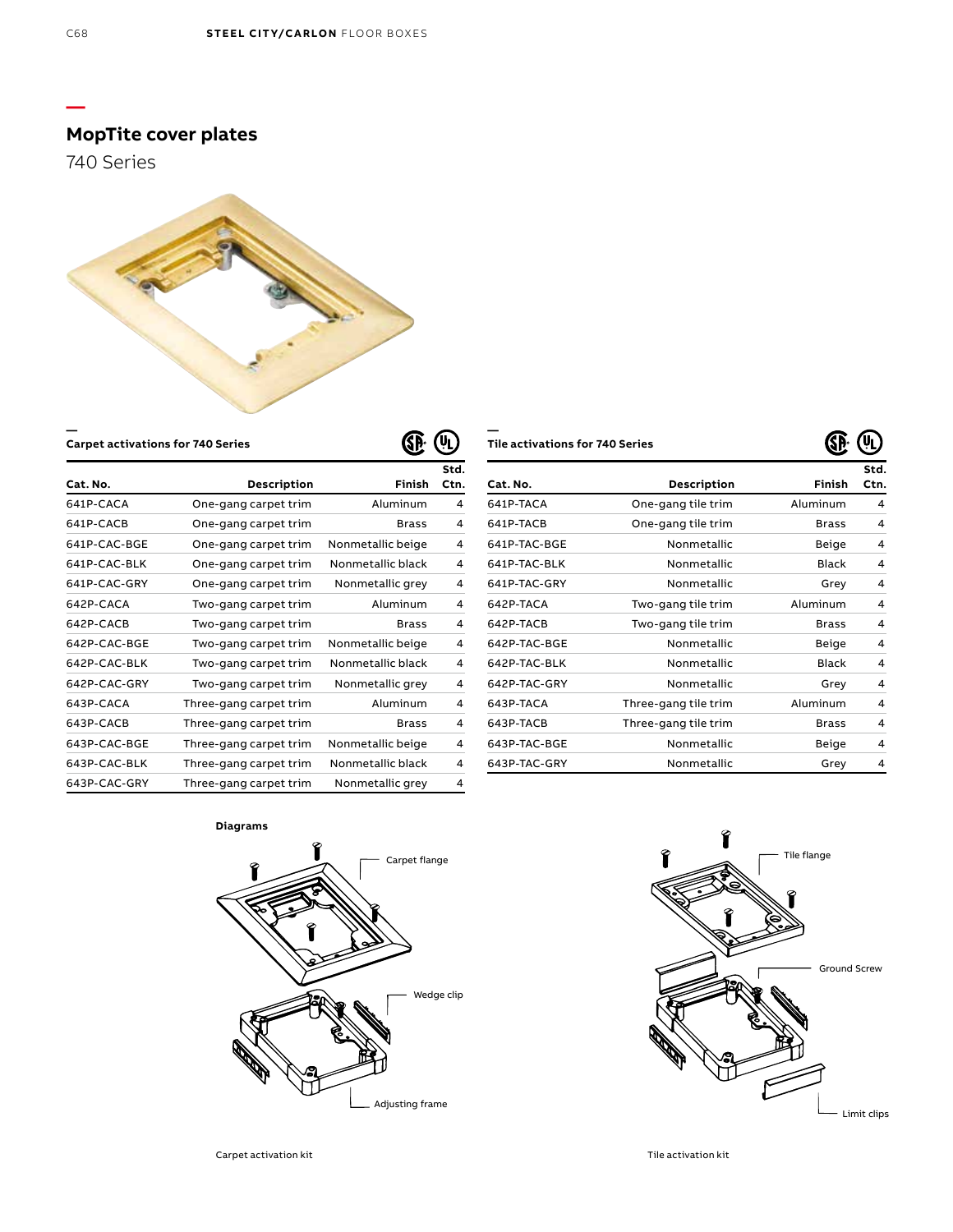

740 Series

**—**



**P-64-DS\*** Duplex Lift lids



**P-64-DU\*** Duplex 11/<sub>16</sub>" plugs



**P-64-1** 1" N.P.S. plug





 $\varnothing$ 

**P-64-GFCI** GFCI plug

**Diagrams**



**P-64-1-1/4**<br>1¼" N.P.S. plug



**P-64-3/4-2\*** 3⁄4" & 2" dia. plug



**P-64-1/2** 1⁄2" N.P.S. plug



**P-64-2\*** 2" dia. plug



**P-64-3/4** 3⁄4" N.P.S. plug



**P-64-1/2-2\*** 1⁄2" & 2" dia. plugs

\*Also includes seating plate for receptacle like others.

| Cat. No.      | <b>Description</b>                                   | Finish       | Std. Ctn. |
|---------------|------------------------------------------------------|--------------|-----------|
| $P-64-1/2$    | Cover plate $\frac{1}{2}$ " NPS plug                 | <b>Brass</b> | 4         |
| $P-64-3/4$    | Cover plate 3/4" NPS plug                            | <b>Brass</b> | 4         |
| P-64-3/4-AL   | Cover plate 3/4" NPS plug                            | Aluminum     | 4         |
| $P - 64 - 1$  | Cover plate 1" NPS plug                              | <b>Brass</b> | 4         |
| P-64-1-AL     | Cover plate 1" NPS plug                              | Aluminum     | 4         |
| $P-64-1-1/4$  | Cover plate 1 <sup>1</sup> / <sub>4</sub> " NPS plug | <b>Brass</b> | 4         |
| P-64-1-1/4-AL | Cover plate $1\frac{1}{4}$ " NPS plug                | Aluminum     | 4         |
| $P-64-2$      | Cover plate 2" UN plug                               | <b>Brass</b> | 4         |
| P-64-2-AL     | Cover plate 2" UN plug                               | Aluminum     | 4         |
| $P-64-1/2-2$  | Cover plate 1/2" & 2" UN plug                        | <b>Brass</b> | 4         |
| P-64-1/2-2-AL | Cover plate $\frac{1}{2}$ " & 2" UN plug             | Aluminum     | 4         |
| $P-64-3/4-2$  | Cover plate 3/4" & 2" UN plug                        | <b>Brass</b> | 4         |
| P-64-3/4-2-AL | Cover plate 3/4" & 2" UN plug                        | Aluminum     | 4         |
| $P-64-2-5/8$  | Cover plate 2 <sup>5</sup> /8" UN plug               | <b>Brass</b> | 4         |
| P-64-2-5/8-AL | Cover plate 2 <sup>5</sup> /8" UN plug               | Aluminum     | 4         |
| P-64-DU       | Cover plate duplex 17/16" plugs                      | <b>Brass</b> | 4         |
| P-64-DU-AL    | Cover plate duplex 17/16" plugs                      | Aluminum     | 4         |
| $P-64-DS$     | Cover plate duplex lift lids                         | <b>Brass</b> | 4         |
| P-64-DS-AL    | Cover plate duplex lift lids                         | Aluminum     | 4         |
| P-64-GFCI     | Cover plate GFCI Flip lid                            | <b>Brass</b> | 4         |
| P-64-GFCI-AL  | Cover plate GFCI Flip lid                            | Aluminum     | 4         |

MopTite Covers exceed UL/CSA scrubwater exclusion requirements.

For replacement plug, see page C115.



Plate dimensions

**E** 4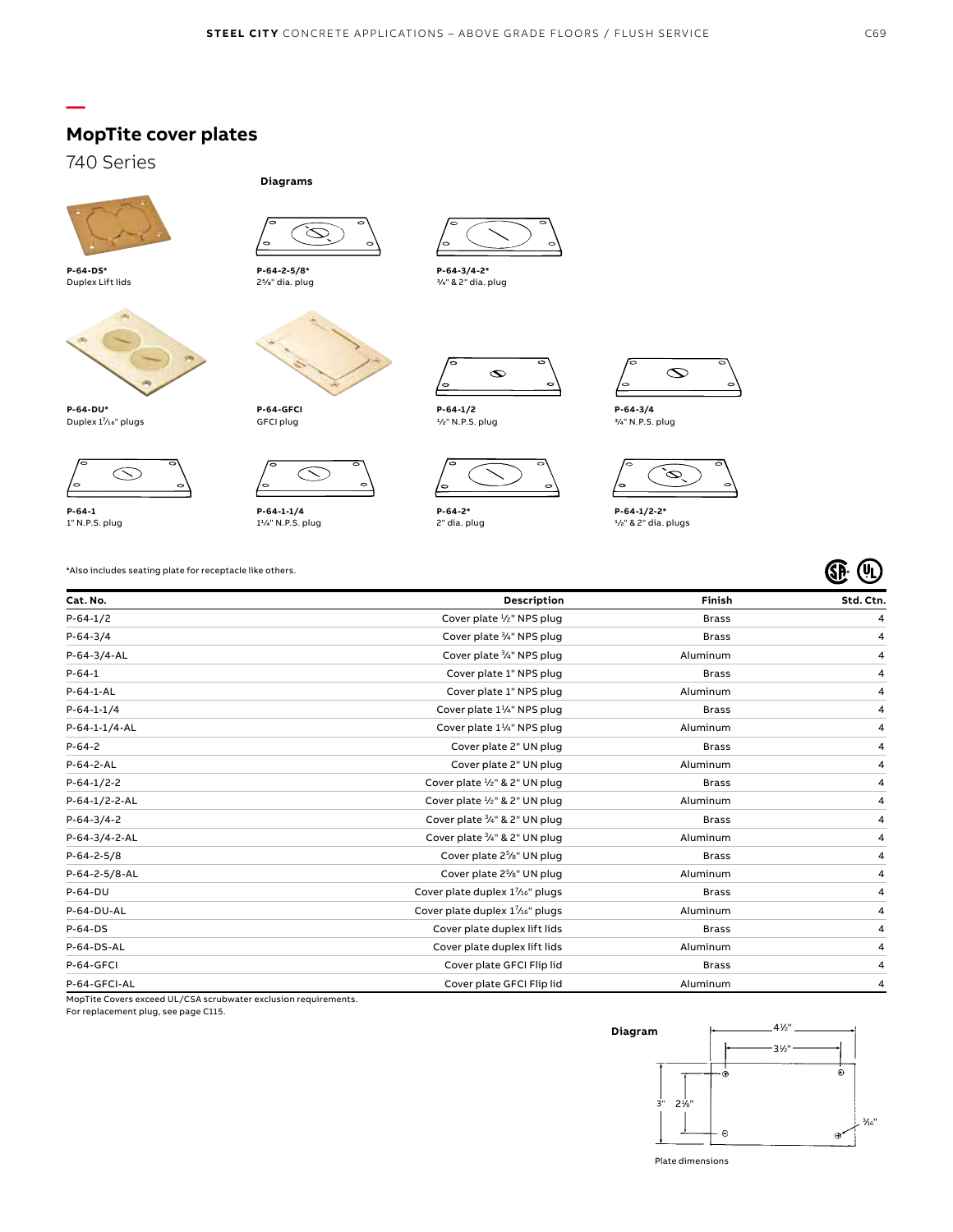**—**

# **MopTite nonmetallic cover plates**

740 Series



#### **Features and benefits:**

- Furnished complete with sealing gasket and 8-32 x 1" screws
- $\cdot$  3" x 4½" outside dimension
- All covers meet MopTite requirements

|              | ∽                  |              | $(\mathsf{u_L})$ |
|--------------|--------------------|--------------|------------------|
| Cat. No.     | Description        | Finish       | Std. Ctn.        |
| P64P-URC-BLK | Universal cover    | <b>Black</b> | 4                |
| P64P-URC-GRY | Universal cover    | Grey         | 4                |
| P64P-URC-BGE | Universal cover    | Beige        | 4                |
| P64P-URC-BRN | Universal cover    | Brown        | 4                |
| P64P-BP-BLK  | <b>Blank cover</b> | <b>Black</b> | 4                |
| P64P-BP-GRY  | <b>Blank cover</b> | Grey         | 4                |
| P64P-BP-BGE  | <b>Blank cover</b> | Beige        | 4                |
|              |                    |              |                  |

MopTite Covers exceed UL/CSA scrubwater exclusion requirements.

\* 5 pieces included, see picture above.



# **Nonmetallic carpet plates**

740 Series



#### **Features and benefits:**

- Polycarbonate material
- Textured finish

|                |                 |                          |              | (VL)      |
|----------------|-----------------|--------------------------|--------------|-----------|
| Cat. No.       | Number of gangs | Description              | Finish       | Std. Ctn. |
| P64P-CP-BLK    |                 | Single-gang carpet plate | <b>Black</b> | 4         |
| P64P-CP-GRY    |                 | Single-gang carpet plate | Grey         | 4         |
| P64P-CP-BGE    |                 | Single-gang carpet plate | Beige        | 4         |
| P64P-CP-BRN    |                 | Single-gang carpet plate | Brown        | 4         |
| P64P-2G-CP-BLK | 2               | Two-gang carpet plate    | Black        | 4         |
| P64P-2G-CP-GRY | 2               | Two-gang carpet plate    | Grey         | 4         |
| P64P-2G-CP-BGE | $\overline{c}$  | Two-gang carpet plate    | Beige        | 4         |
| P64P-2G-CP-BRN | 2               | Two-gang carpet plate    | Brown        | 4         |
| P64P-3G-CP-BLK | 3               | Three-gang carpet plate  | Black        | 4         |
| P64P-3G-CP-GRY | 3               | Three-gang carpet plate  | Grey         | 4         |
| P64P-3G-CP-BGE | 3               | Three-gang carpet plate  | Beige        | 4         |

MopTiteCovers exceed UL/CSA scrubwater exclusion requirements.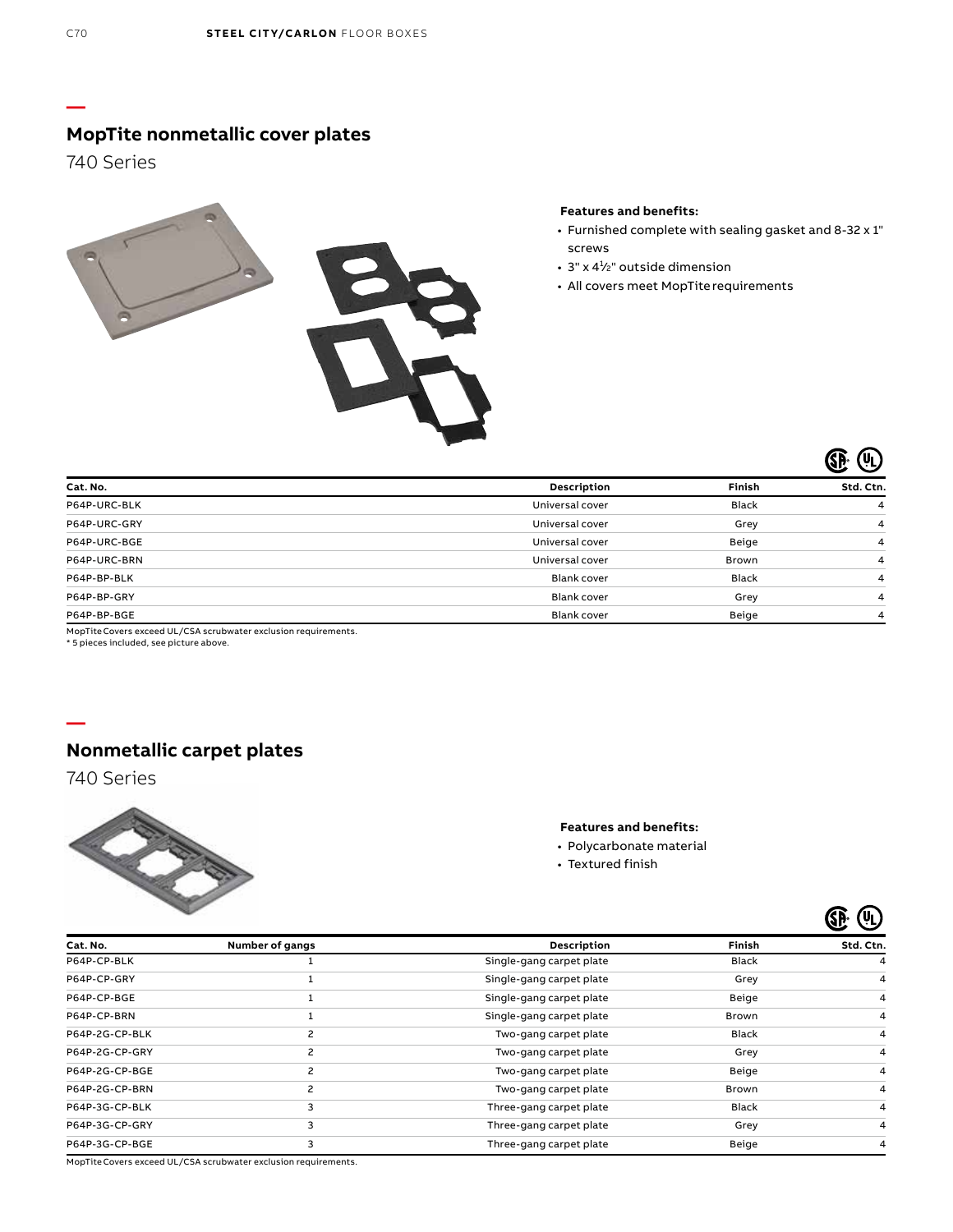## **Floor boxes for single short-strap receptacles or communications**

88 Series

**—**

#### **Service fitting application**

88 Series floor boxes provide flush service for power or communications and data. They can be used for either carpet or tile applications.

#### **88 Series – features and benefits**

- Stamped steel, concrete-tight, semi-adjustable
- Electro-galvanized body and hardware
- Exterior leveling screws and threaded vertical adjusting ring permit adjustment to meet finish
- floor
- Shipped complete with expandable cap to prevent ingress of concrete during pour
- $\cdot$   $\frac{1}{2}$ " and  $\frac{3}{4}$ " knockouts all bottom knockouts accessible
- Uses P90 Series MopTite covers



|          | ∽                             |           |  |
|----------|-------------------------------|-----------|--|
| Cat. No. | Description                   | Std. Ctn. |  |
| $88-S$   | Shallow version stamped steel |           |  |

| <b>Engineering Data</b> |  |                  |           |                  |                 |                  |                                 |
|-------------------------|--|------------------|-----------|------------------|-----------------|------------------|---------------------------------|
|                         |  | Dimensions (in.) |           | Before pour adj. | After pour adj. | Maximum capacity | <b>Standard conduit tapping</b> |
| Cat. No.                |  |                  |           | (in.)            | (in.)           | (cu, in.)        | (in.)                           |
| $88-S$                  |  | $2^{3}/4$        | $5^{3}/4$ | $1\frac{1}{2}$   | $\frac{3}{4}$   | 23               |                                 |

|          | Maximum conduit tapping (in.) |                          | Conduit KOs (in.) |                   | Covers and           | Wiring      |
|----------|-------------------------------|--------------------------|-------------------|-------------------|----------------------|-------------|
| Cat. No. | w/bushing                     | w/o bushing              | <b>Sides</b>      | <b>Bottom</b>     | <b>Carpet Plates</b> | device      |
| 88-S     |                               | $\overline{\phantom{m}}$ | $(2) \frac{1}{2}$ | $(3) \frac{1}{2}$ | P90 series           | Sing. short |
|          |                               |                          | $(2) \frac{3}{4}$ | $(2) \frac{3}{4}$ |                      | strap rec.  |